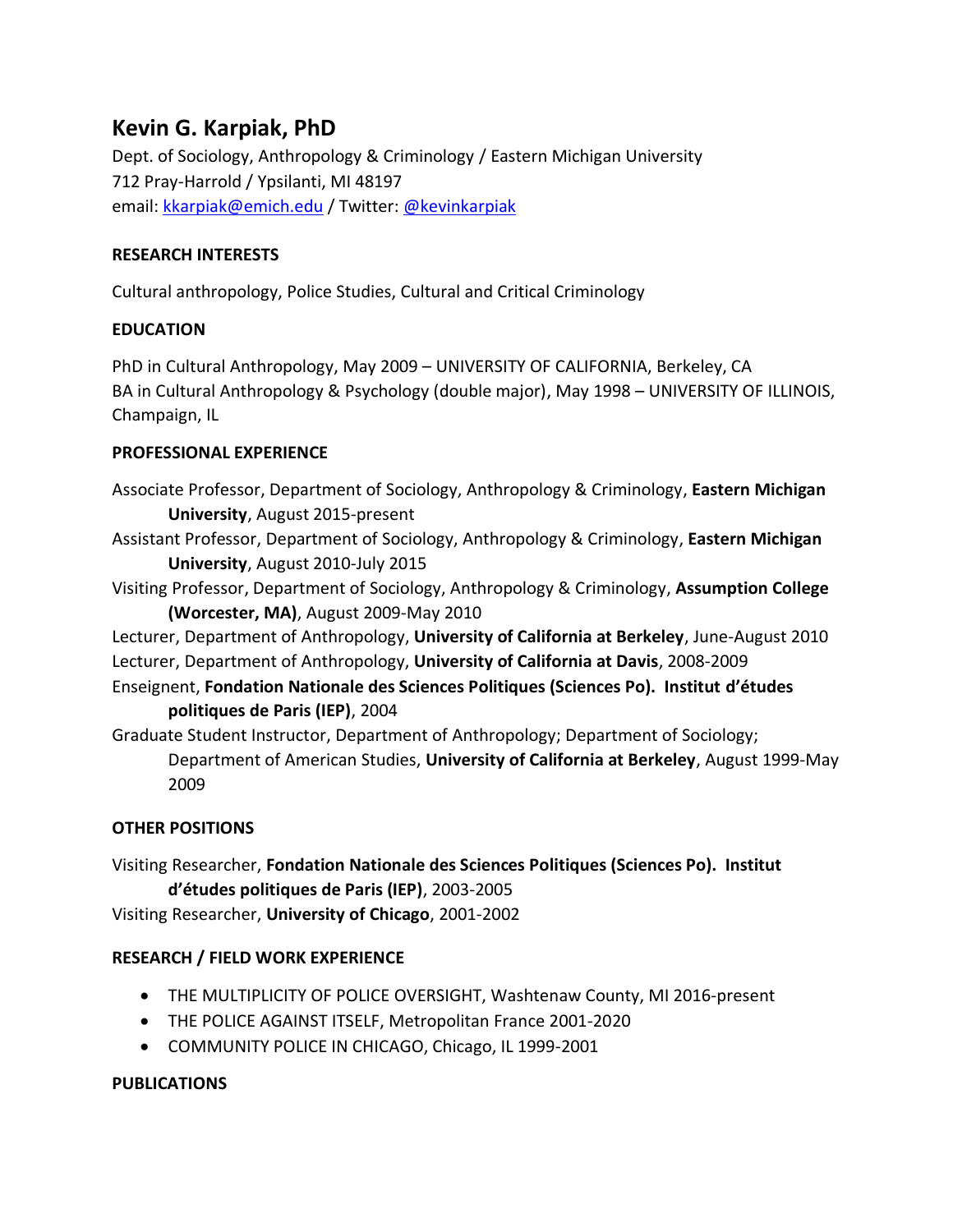In Progress

- 1. *The Police Against Itself: reassembling French liberalism "after the social"*. Book manuscript, under revision, based on reviewer comments, for Cornell University Press.
- 2. "What is this 'culture' in the 'culture of results': the problem of police work in France" to appear in Jan Beek (ed) *Policing Differences: Perspectives from Europe* (U Manchester Press, 2021)
- 3. "The Future of Police Ethnography: abolitions, imaginations, and anthropologies; or, situating what comes next." In *Handbook of Police Ethnography* (Routledge 2021), Jenny Fleming & Sarah Charman, eds.
- 4. "Technique of Freedom or the Master's Tool?: the everyday hopes and fears for police oversight as a solution to institutionalized racism in policing" to appear in a special issue of the journal of *Conflict & Society* on "Institutionalized Racism in Everyday Policing" (2022)
- 5. "Police Oversight as liberal aspiration for reform in the wake of the 2020 protests: three case studies" (with Sameena Mulla & Ramona Perez) to be considered for a special issue of the journal *Policing: An International Journal* on "Policing in the Aftermath of the 2020 Protests: Lessons Learned and Evolving Strategies for Reform," guest edited by Drs. Lorenzo M. Boyd, Delores Jones-Brown, and Richard C. Helfers
- 6. "Electric Burns: attending the microphysics of police practice." Preparing under a "revise and resubmit" recommendation for the journal *Cultural Anthropology*

In Publication

2020

- 1. Karpiak, Kevin G. 2020. "What Is the 'Work' in 'Police Work'?" *Society for the Anthropology of Work*, 1–7. [https://doi.org/10.21428/1d6be30e.e70cf108.](https://doi.org/10.21428/1d6be30e.e70cf108)
- 2. Corsianos, Marilyn, Kevin G. Karpiak, Peter Blackmer, and Robert Okopny. 2020. "Final Report of the EMU Faculty Senate Ad Hoc Committee on Police Oversight." Ypsilanti, MI. [https://www.emich.edu/facultysenate/documents/finalreportemufacultysenatecommitteepolic](https://www.emich.edu/facultysenate/documents/finalreportemufacultysenatecommitteepoliceoversight.pdf) [eoversight.pdf](https://www.emich.edu/facultysenate/documents/finalreportemufacultysenatecommitteepoliceoversight.pdf)

- 3. Karpiak, Kevin G., and William Garriott, eds. 2018. *The Anthropology of Police*. 1st ed. Oxon, UK: Routledge. ISBN: 978-1-138-91965-5.
- 4. Karpiak, Kevin G., and William Garriott. 2018. "Introduction: Disciplines, Fields, and Problems." In *The Anthropology of Police*, edited by Kevin G. Karpiak and William Garriott. London: Routledge.
- 5. Karpiak, Kevin G. 2018. "Time, Regained." *Somatosphere: Science, Medicine, and Anthropology*.<http://somatosphere.net/2018/time-regained.html/>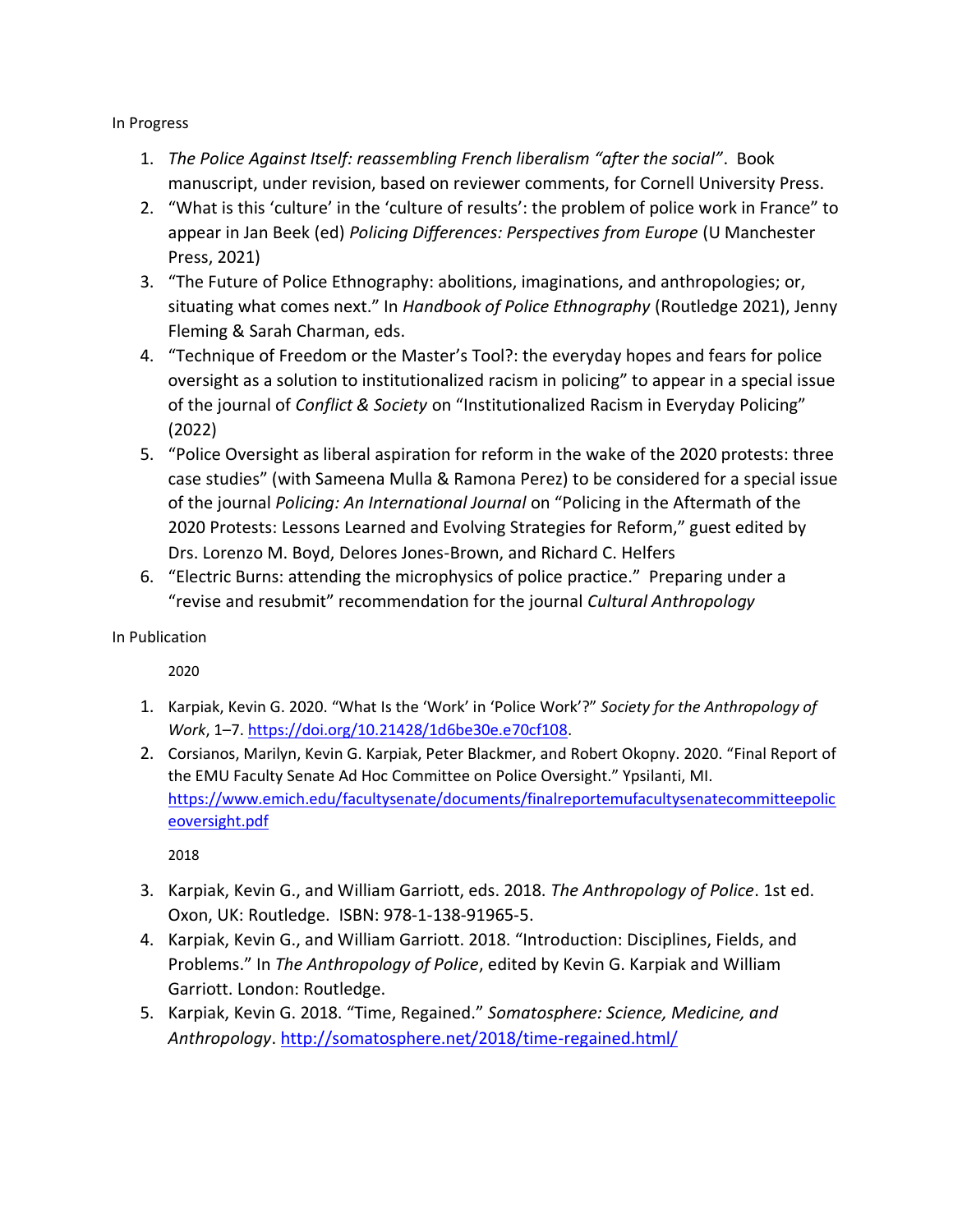- 6. Brandewie, Brooke, Injoo Kim, Myoung-Ok Kim, Robin Engel, and Kevin G. Karpiak. 2018. "Pedagogical Design Research for University Police Uniforms." In *Catalyst*. Vol. 7. Limerick: Design Research Society.<https://doi.org/10.21606/drs.2018.643> 2017
- 7. Karpiak, Kevin G. 2017. "The Anthropoliteia #BlackLivesMatter Syllabus Project, Week 25: Kevin G. Karpiak on the Banality of Police Violence." *Anthropoliteia: Critical Perspectives on Police, Security, Crime, Law and Punishment around the World*. [https://anthropoliteia.net/2017/03/29/the-anthropoliteia-blacklivesmatter-syllabus](https://anthropoliteia.net/2017/03/29/the-anthropoliteia-blacklivesmatter-syllabus-project-week-25-kevin-g-karpiak-on-the-banality-of-police-violence/)[project-week-25-kevin-g-karpiak-on-the-banality-of-police-violence/](https://anthropoliteia.net/2017/03/29/the-anthropoliteia-blacklivesmatter-syllabus-project-week-25-kevin-g-karpiak-on-the-banality-of-police-violence/)
- 8. Karpiak, Kevin G., Sameena Mulla, Anne Galvin, Lee D. Baker, Ashanté Reese, Amrita Ibrahim, April J. Petillo, et al. 2017. "Year-End Reflections on The 2016-17 Anthropoliteia BlackLivesMatterSyllabus Project." *Anthropoliteia: Critical Perspectives on Police, Security, Crime, Law and Punishment around the World*, [https://anthropoliteia.net/2017/06/01/year-end-reflections-on-the-2016-17](https://anthropoliteia.net/2017/06/01/year-end-reflections-on-the-2016-17-anthropoliteia-blacklivesmattersyllabus-project/) [anthropoliteia-blacklivesmattersyllabus-project/](https://anthropoliteia.net/2017/06/01/year-end-reflections-on-the-2016-17-anthropoliteia-blacklivesmattersyllabus-project/)

- 9. *Thinking through police, producing theory: the new anthropology of police as mode of critical thought*. Guest Editor. Special Issue of the journal *Theoretical Criminology* 20(4), November 2016.
- 10. Karpiak, Kevin G. 2016. "No Longer Merely 'Good to Think': The New Anthropology of Police as Mode of Critical Thought." *Theoretical Criminology* 20 (4): 419–29. <https://doi.org/10.1177/1362480616659807>
- 11. Karpiak, Kevin G. 2016."The Anthropology of Police" in *The SAGE Handbook of Global Policing*, Ian Loader, Ben Bradford, Beatrice Jauregui, Jonny Steinberg (eds.) Sage: Oxford.
- 12. Karpiak, Kevin G. 2016. "The Anthropoliteia #BlackLivesMatter Syllabus Project, Week 12: Kevin G. Karpiak on the Critical Potential of an Anthropology of Police." *Anthropoliteia: Critical Perspectives on Police, Security, Crime, Law and Punishment around the World*. [https://anthropoliteia.net/2016/11/30/the-anthropoliteia](https://anthropoliteia.net/2016/11/30/the-anthropoliteia-blacklivesmatter-syllabus-project-week-12-kevin-g-karpiak-on-the-critical-potential-of-an-anthropology-of-police/)[blacklivesmatter-syllabus-project-week-12-kevin-g-karpiak-on-the-critical-potential-of](https://anthropoliteia.net/2016/11/30/the-anthropoliteia-blacklivesmatter-syllabus-project-week-12-kevin-g-karpiak-on-the-critical-potential-of-an-anthropology-of-police/)[an-anthropology-of-police/](https://anthropoliteia.net/2016/11/30/the-anthropoliteia-blacklivesmatter-syllabus-project-week-12-kevin-g-karpiak-on-the-critical-potential-of-an-anthropology-of-police/)
- 13. Mulla, Sameena, and Kevin G. Karpiak. 2016. "Introducing: The Anthropoliteia #BlackLivesMatterSyllabus Project." *Anthropoliteia: Critical Perspectives on Police, Security, Crime, Law and Punishment around the World*. [https://anthropoliteia.net/2016/08/30/introducing-the-anthropoliteia](https://anthropoliteia.net/2016/08/30/introducing-the-anthropoliteia-blacklivesmattersyllabus-project/)[blacklivesmattersyllabus-project/](https://anthropoliteia.net/2016/08/30/introducing-the-anthropoliteia-blacklivesmattersyllabus-project/)
- 14. Karpiak, Kevin G. 2016. "Terreur, Terroir, Terrasse: Vectors of Police and Public in France after Charlie Hebdo and Le Bataclan." *Anthropology Now* 8 (2): 1–12. [https://doi.org/10.1080/19428200.2016.1202610\)](https://doi.org/10.1080/19428200.2016.1202610)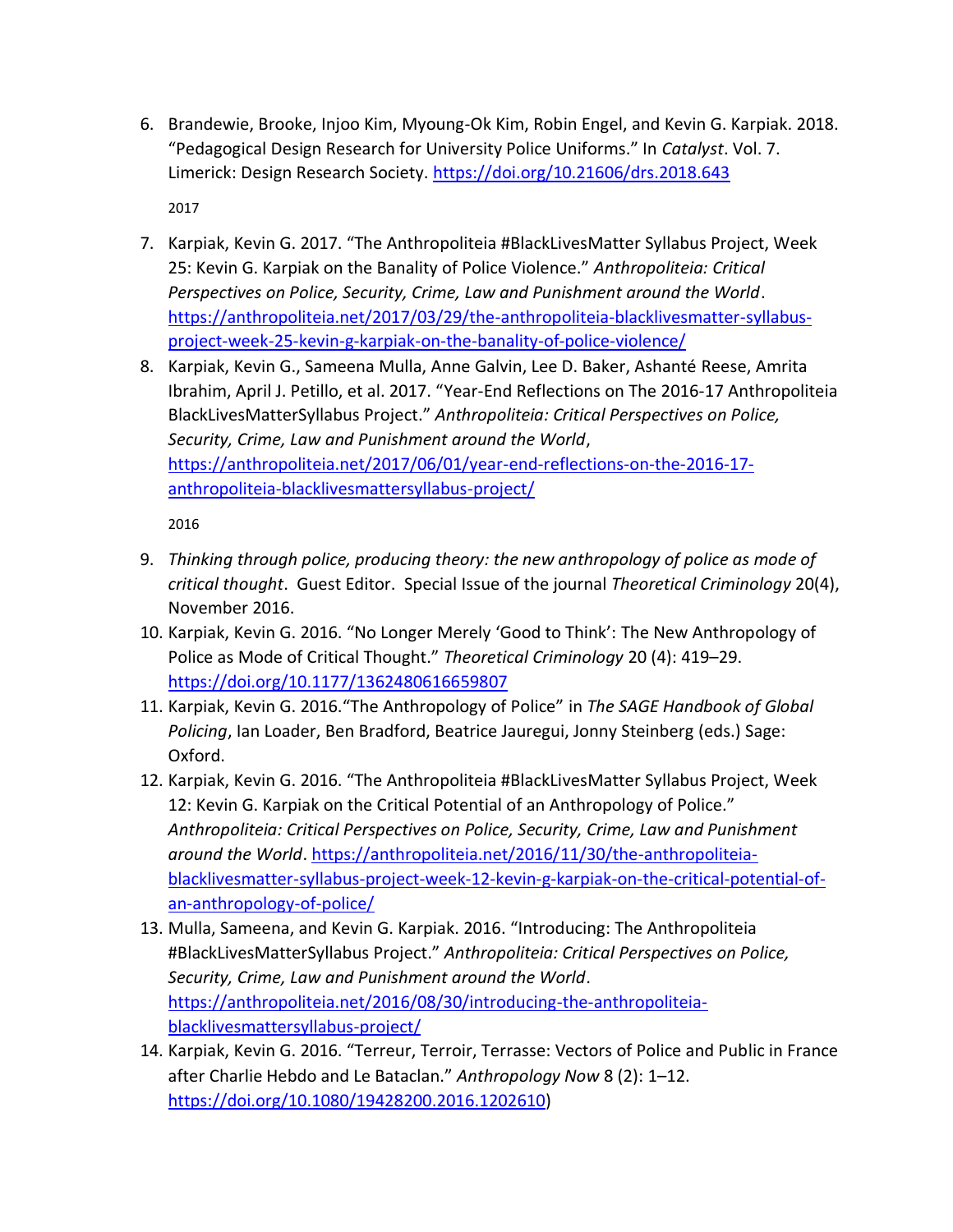15. Karpiak, Kevin G. 2016. "So Wait, Are There Racial Disparities in US Policing or Not? (Answer: YES!)." *Anthropoliteia: Critical Perspectives on Police, Security, Crime, Law and Punishment around the World*, July. [https://anthropoliteia.net/2016/07/12/so-wait-are](https://anthropoliteia.net/2016/07/12/so-wait-are-there-racial-disparities-in-us-policing-or-not-answer-yes/)[there-racial-disparities-in-us-policing-or-not-answer-yes/](https://anthropoliteia.net/2016/07/12/so-wait-are-there-racial-disparities-in-us-policing-or-not-answer-yes/)

2015

- 16. Mutsaers, Paul, Jennie Simpson, and Kevin G. Karpiak. 2015. "The Anthropology of Police as Public Anthropology." *American Anthropologist* 117 (4): 786–89. [https://doi.org/10.1111/aman.12372.](https://doi.org/10.1111/aman.12372)
- 17. Karpiak, Kevin G. 2015. "Postscript to 'Of Heroes and Polemics: The "Policeman" in Urban Ethnography.'" *Political and Legal Anthropology Review Online*. 2015. [http://polarjournal.org/2015-virtual-edition-kevin-karpiak/.](http://polarjournal.org/2015-virtual-edition-kevin-karpiak/)
- 18. Bolles, A. Lynn, and Kevin G. Karpiak. 2015. "A. Lynn Bolles on Political Action at the 2014 American Anthropological Association Meeting." *Anthropoliteia: Critical Perspectives on Police, Security, Crime, Law and Punishment around the World*, January. [https://anthropoliteia.net/2015/01/14/a-lynn-bolles-on-political-action-at-the-2014](https://anthropoliteia.net/2015/01/14/a-lynn-bolles-on-political-action-at-the-2014-american-anthropological-association-meeting/) [american-anthropological-association-meeting/](https://anthropoliteia.net/2015/01/14/a-lynn-bolles-on-political-action-at-the-2014-american-anthropological-association-meeting/)
- 19. Karpiak, Kevin G. 2015. "On Charlie Hebdo: Metaphor and the Tyranny of Secular Liberalism." *Anthropoliteia: Critical Perspectives on Police, Security, Crime, Law and Punishment around the World*. January 2015. [http://anthropoliteia.net/2015/01/12/on](http://anthropoliteia.net/2015/01/12/on-charlie-hebdo-metaphor-and-the-tyranny-of-secular-liberalism/)[charlie-hebdo-metaphor-and-the-tyranny-of-secular-liberalism/](http://anthropoliteia.net/2015/01/12/on-charlie-hebdo-metaphor-and-the-tyranny-of-secular-liberalism/)

2014

- 20. "Community Policing" in *SAGE Encyclopedia of Criminal Justice Ethics*, Bruce Arrigo, editor. Sage: New York.
- 21. "Our Own Impersonal Daemons: working through the anthropology of the contemporary." Book Forum: "Demands of Day". Anthropological Research on the Contemporary. [http://anthropos-lab.net/bpc/2014/02/book-forum-demands-kevin](http://anthropos-lab.net/bpc/2014/02/book-forum-demands-kevin-karpiak)[karpiak](http://anthropos-lab.net/bpc/2014/02/book-forum-demands-kevin-karpiak)
- 22. Karpiak, Kevin G. 2014. "Die-in Protest at the 2014 American Anthropological Association Meetings." *Anthropoliteia: Critical Perspectives on Police, Security, Crime, Law and Punishment around the World*. [https://anthropoliteia.net/2014/12/05/die-in](https://anthropoliteia.net/2014/12/05/die-in-protest-at-the-2014-american-anthropological-association-meetings/)[protest-at-the-2014-american-anthropological-association-meetings/](https://anthropoliteia.net/2014/12/05/die-in-protest-at-the-2014-american-anthropological-association-meetings/)
- 23.

- 24. "Adjusting the Police: state, society and the distance of just violence in contemporary France." In *Policing and Contemporary Governance: the anthropology of police in practice*, edited by William Garriott. (New York: Palgrave 2013).
- 25. "Review of Jock Young's *The Criminological Imagination*." In *Critical Criminology*  21(3):389-391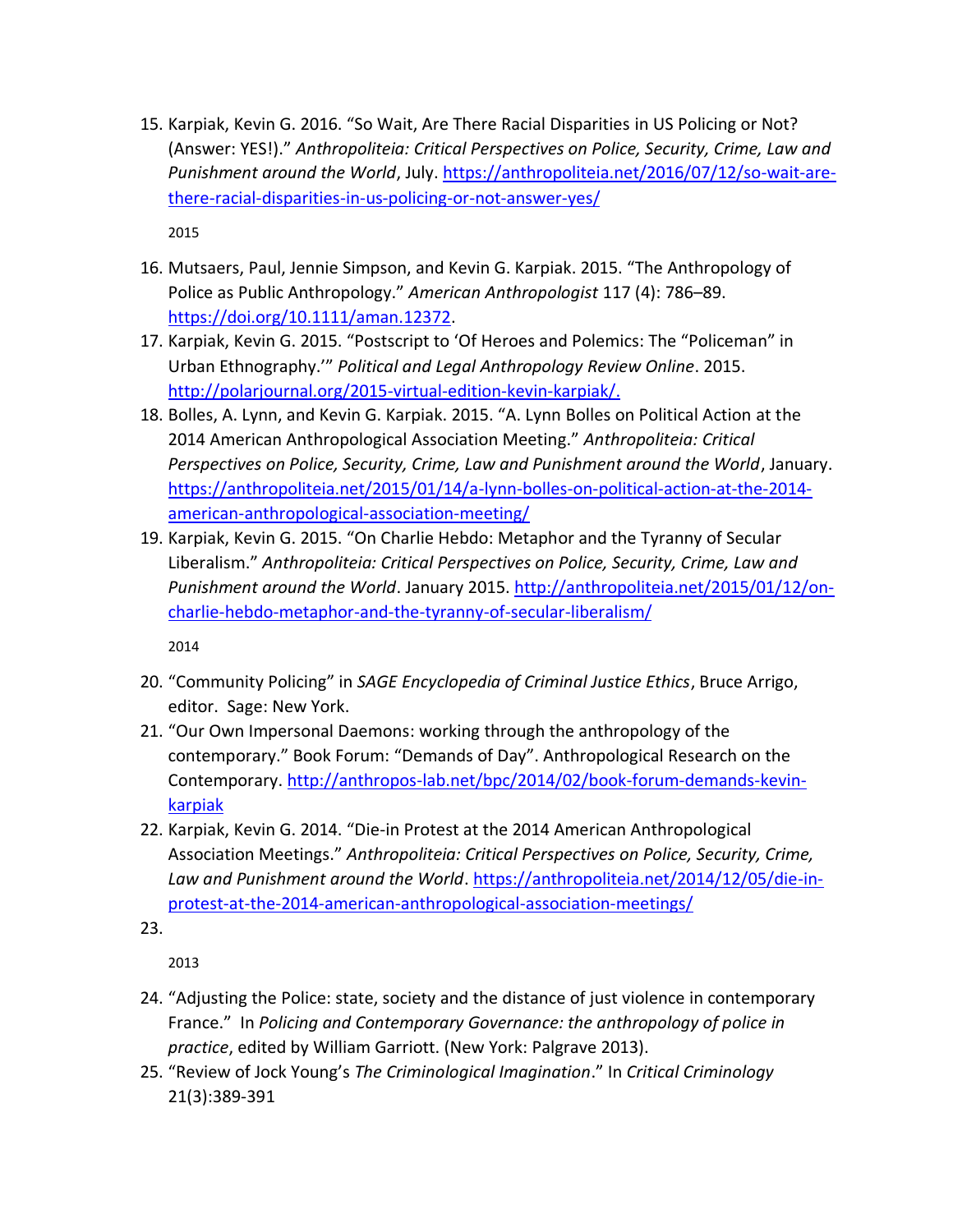- 26. "Fault Lines" in an Anthropology of Police, Both Local and Global. In *Anthropology News*  54(11-12):3-4 (posted online July 30<sup>th</sup>, 2013). [http://www.anthropology](http://www.anthropology-news.org/index.php/2013/07/30/fault-lines-in-an-anthropology-of-police-both-public-and-global/)[news.org/index.php/2013/07/30/fault-lines-in-an-anthropology-of-police-both-public](http://www.anthropology-news.org/index.php/2013/07/30/fault-lines-in-an-anthropology-of-police-both-public-and-global/)[and-global/](http://www.anthropology-news.org/index.php/2013/07/30/fault-lines-in-an-anthropology-of-police-both-public-and-global/)
- 27. "Using George Zimmerman as an Object Lesson in the Anthropology of Policing." Savage Minds Blog (July 16<sup>th</sup>, 2013). [https://backupminds.wordpress.com/2013/07/16/using-george-zimmerman-as-an](https://backupminds.wordpress.com/2013/07/16/using-george-zimmerman-as-an-object-lesson-in-the-anthropology-of-policing/)[object-lesson-in-the-anthropology-of-policing/](https://backupminds.wordpress.com/2013/07/16/using-george-zimmerman-as-an-object-lesson-in-the-anthropology-of-policing/)
- 28. "Fieldnotes: Thinking through Subjectivity & Materiality through TASERS." *Kevin Karpiak's Blog.* [https://kevinkarpiak.wordpress.com/2013/03/14/fieldnotes-thinking](https://kevinkarpiak.wordpress.com/2013/03/14/fieldnotes-thinking-through-subjectivity-materiality-through-tasers/)[through-subjectivity-materiality-through-tasers/](https://kevinkarpiak.wordpress.com/2013/03/14/fieldnotes-thinking-through-subjectivity-materiality-through-tasers/)
- 29. "Some Thoughts on the French Protests Against Gay Marriage." *Kevin Karpiak's Blog* [https://kevinkarpiak.wordpress.com/2013/01/15/some-thoughts-on-the-french](https://kevinkarpiak.wordpress.com/2013/01/15/some-thoughts-on-the-french-protests-against-gay-marriage/)[protests-against-gay-marriage/](https://kevinkarpiak.wordpress.com/2013/01/15/some-thoughts-on-the-french-protests-against-gay-marriage/)

- 30. "In The News: Anthropologists, Criminologists (and some others) on the Newtown Shootings." *Anthropoliteia*[. https://anthropoliteia.wordpress.com/2012/12/21/in-the](https://anthropoliteia.wordpress.com/2012/12/21/in-the-news-anthropologists-criminologists-and-some-others-on-the-newtown-shootings/)[news-anthropologists-criminologists-and-some-others-on-the-newtown-shootings/](https://anthropoliteia.wordpress.com/2012/12/21/in-the-news-anthropologists-criminologists-and-some-others-on-the-newtown-shootings/)
- 31. "Ian Hacking, Causality & the Telling of History," *Kevin Karpiak's Blog* [http://kevinkarpiak.wordpress.com/2012/08/15/ian-hacking-causality-the-telling-of](http://kevinkarpiak.wordpress.com/2012/08/15/ian-hacking-causality-the-telling-of-history/)[history/](http://kevinkarpiak.wordpress.com/2012/08/15/ian-hacking-causality-the-telling-of-history/)
- 32. "Trayvon Martin, George Zimmerman and the Anthropology of Police." *Anthropoliteia*. [http://anthropoliteia.wordpress.com/2012/04/12/trayvon-martin-george-zimmerman](http://anthropoliteia.wordpress.com/2012/04/12/trayvon-martin-george-zimmerman-and-the-anthropology-of-police/)[and-the-anthropology-of-police/](http://anthropoliteia.wordpress.com/2012/04/12/trayvon-martin-george-zimmerman-and-the-anthropology-of-police/)

- 33. "Some thoughts on the London "riots": Foucault's genealogy of neoliberalism and 'police as a public service'". *Anthropoliteia*. [http://anthropoliteia.wordpress.com/2011/08/12/some-thoughts-on-the-london-riots](http://anthropoliteia.wordpress.com/2011/08/12/some-thoughts-on-the-london-riots-foucaults-genealogy-of-neoliberalism-and-police-as-a-public-service/)[foucaults-genealogy-of-neoliberalism-and-police-as-a-public-service/](http://anthropoliteia.wordpress.com/2011/08/12/some-thoughts-on-the-london-riots-foucaults-genealogy-of-neoliberalism-and-police-as-a-public-service/)
- 34. "Universal Moral Grammar?" *Kevin Karpiak's Blog* <http://kevinkarpiak.wordpress.com/2011/06/07/universal-moral-grammar/> 2010
- 35. Karpiak, Kevin. 2010. "Of Heroes and Polemics: the figure of 'The Policeman' in urban ethnography." *PoLAR: Political and Legal Anthropology Review*, Vol. 33, Number S1, pps. 7–31. Special Issue on "Disciplinary Edges"
- 36. "The Progressive Roots of American Anthropology (versus the Tea Party last time)" *Kevin Karpiak's Blog* [http://kevinkarpiak.wordpress.com/2010/11/03/the-progressive-roots](http://kevinkarpiak.wordpress.com/2010/11/03/the-progressive-roots-of-american-anthropology-versus-the-tea-party-last-time/)[of-american-anthropology-versus-the-tea-party-last-time/](http://kevinkarpiak.wordpress.com/2010/11/03/the-progressive-roots-of-american-anthropology-versus-the-tea-party-last-time/)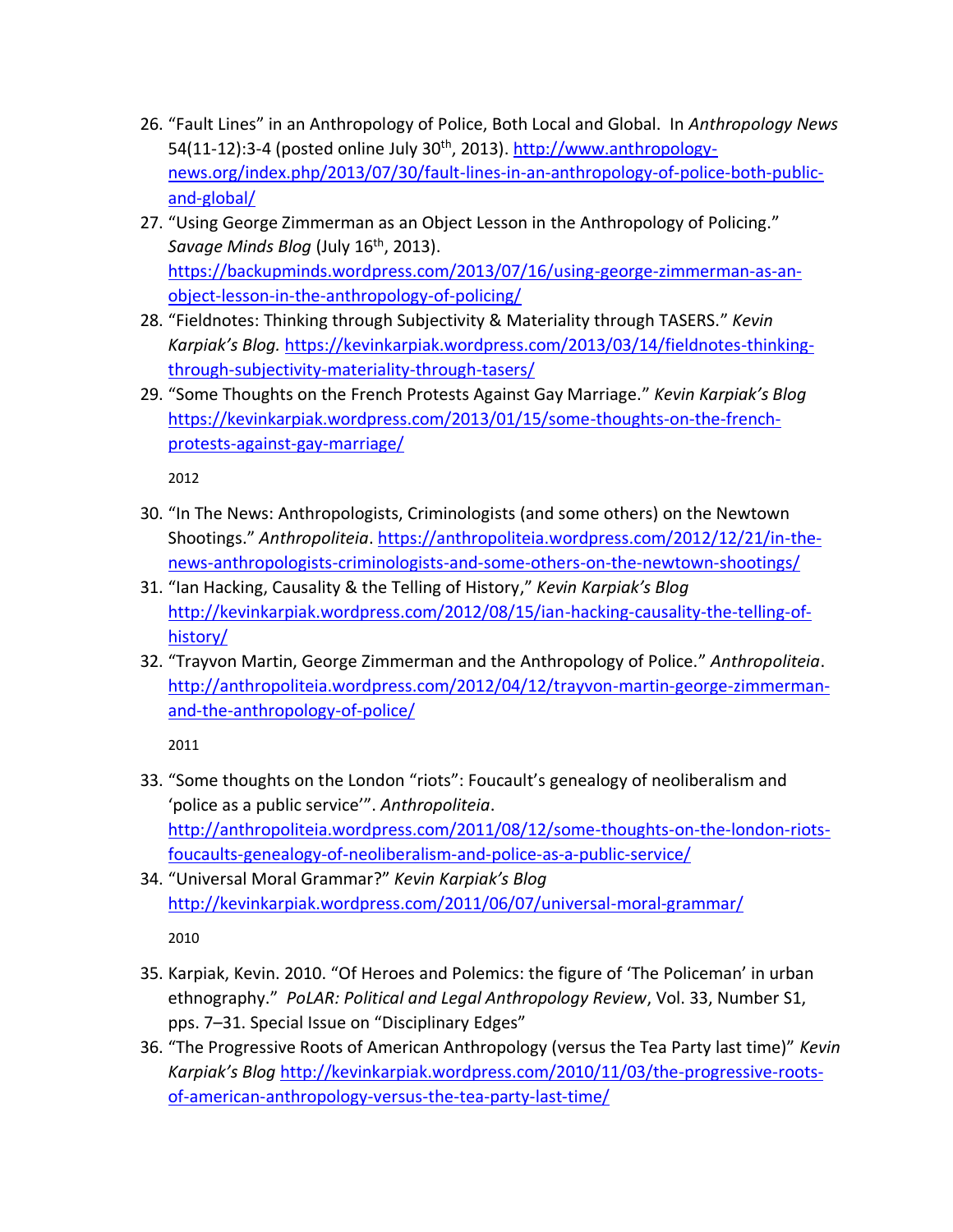37. "Studying Military, Security & Intelligence Communities Ethics Casebook by the American Anthropological Association." *Anthropoliteia*. [http://anthropoliteia.wordpress.com/2010/02/04/studying-military-security](http://anthropoliteia.wordpress.com/2010/02/04/studying-military-security-intelligence-communities-ethics-casebook-by-the-american-anthropological-association/)[intelligence-communities-ethics-casebook-by-the-american-anthropological](http://anthropoliteia.wordpress.com/2010/02/04/studying-military-security-intelligence-communities-ethics-casebook-by-the-american-anthropological-association/)[association/](http://anthropoliteia.wordpress.com/2010/02/04/studying-military-security-intelligence-communities-ethics-casebook-by-the-american-anthropological-association/)

2009

- 38. The police against itself: Reassembling police after the social (PhD dissertation, UC Berkeley Dept. of Anthropology)
- 39. "Is the "culture of results" bad for life? *Kevin Karpiak's Blog* <http://kevinkarpiak.wordpress.com/2009/10/06/is-the-culture-of-results-bad-for-life/>
- 40. "Liberalism, Transparency and the Interior Labyrinth." *Kevin Karpiak's Blog* [http://kevinkarpiak.wordpress.com/2009/09/25/liberalism-trasparency-and-the](http://kevinkarpiak.wordpress.com/2009/09/25/liberalism-trasparency-and-the-interior-labyrinth/)[interior-labyrinth/](http://kevinkarpiak.wordpress.com/2009/09/25/liberalism-trasparency-and-the-interior-labyrinth/)
- 41. "What is neoliberalism and how can we tell?" *Kevin Karpiak's Blog* [http://kevinkarpiak.wordpress.com/2009/09/16/what-is-neoliberalism-and-how-can](http://kevinkarpiak.wordpress.com/2009/09/16/what-is-neoliberalism-and-how-can-we-tell/)[we-tell/](http://kevinkarpiak.wordpress.com/2009/09/16/what-is-neoliberalism-and-how-can-we-tell/)

2008

- 42. "Ethnography, or the Direction of Eros: A reading of Plato's *Symposium* and Malinowski's 'The Subject, Method and Scope of This Inquiry'". *Kroeber Anthropological Society Papers*, 97:63-74. 2006
- 43. Implementing Police Reform in Sarkozy's France. Center on Institutions and Governance Working Paper No. 44. Institute of Governmental Studies University of California, Berkeley. [http://igov.berkeley.edu/workingpapers/series2/No44\\_Karpiak.pdf](http://igov.berkeley.edu/workingpapers/series2/No44_Karpiak.pdf)

2002

44. *Informal Arts: finding Cohesion, Capacity, and Other Cultural Benefits in Unexpected Places*. Research Report to the Chicago Center for Arts Policy at Columbia College. Alaka Wali, Ph.D., Principal Investigator. (served as project statistician)

2001

45. *Stress and resilience: the social context of reproduction in Central Harlem*. New York: Kluwer Academic/Plenum Publishers. Dr. Leith Mullings & Dr. Alaka Wali, Principal Investigators. (served as project statistician)

1999

46. "White Noise: the production of whiteness through representations of Native Americans." *Steward Journal of Anthropology* 27(1-2):74-98.

### **PRESENTATIONS & ORGANIZED SESSIONS**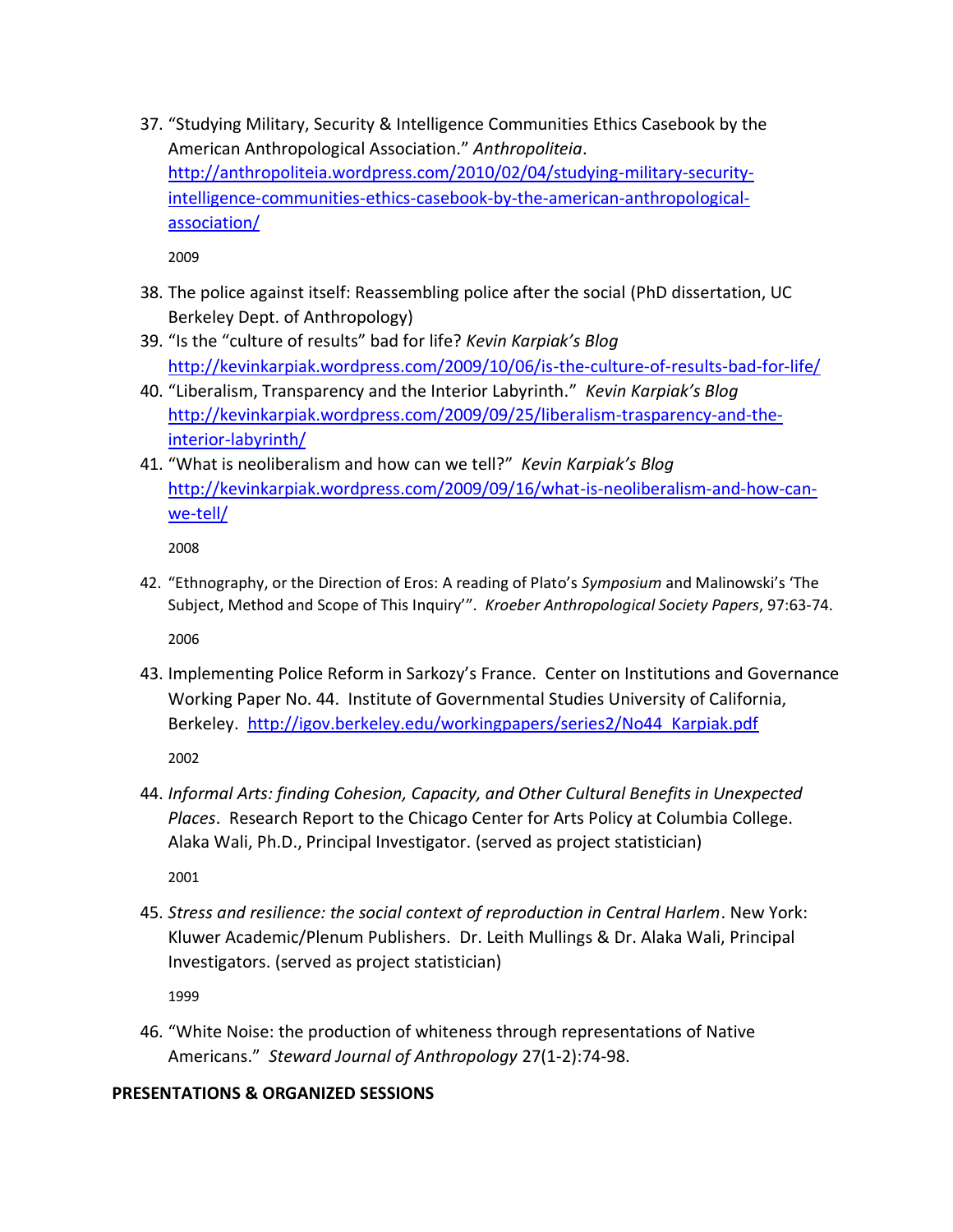Organized Sessions

2021

- 1. "[Sexual Assault in Washtenaw County: Challenges and Strategies for Achieving Justice](https://sites.google.com/emich.edu/sexual-assault-washtenaw-2021/)," organized with Dr. Paul Leighton as part of the Southeast Michigan Criminal Justice Policy Research Project (SMART) Public Roundtable Series, April 15<sup>th</sup>, 2021.
- 2. "[The Future of Criminal Justice Education](https://sites.google.com/emich.edu/future-of-cj-ed-2021/)," organized with Dr. Marilyn Corsianos and Dr. Rita Shah as part of the Southeast Michigan Criminal Justice Policy Research Project (SMART) Public Roundtable Series, April 1st, 2021.
- 3. "[SMART Policy Brown Bag Discussion: Final Report of the EMU Faculty Senate Ad Hoc](https://www.emich.edu/smart-research-project/documents/2021/2021-02-04_brownbag_meeting_notes.pdf?v=2021-02-22T13:05:30Z)  [Committee on Police Oversight](https://www.emich.edu/smart-research-project/documents/2021/2021-02-04_brownbag_meeting_notes.pdf?v=2021-02-22T13:05:30Z)" Organized by Kevin G. Karpiak, February 4, 2021 as part of Eastern Michigan University's Southeast Michigan Criminal Justice Policy Research Project.

2018

4. "A roundtable discussion of *Sentiment, Reason, and Law: Policing in the Republic of China on Taiwan*" organized by Kevin G. Karpiak as part of the 2019 American Anthropological Association Annual Conference in Vancouver, BC

2017

5. "Policing and Police Studies Fifty Years after the President's Commission", American Society of Criminology Annual Meetings, Philadelphia, PA. November, 2017. Organized by Kevin G. Karpiak.

2015

- 6. "Collaborative Engagements in Policing: a roundtable discussion on anthropology, police and oversight." Roundtable organized by Kevin G. Karpiak and Jennie S. Simpson for the Anthropological Association Annual Meetings, Denver, Co. Participants include: Rep. Joseph Salazar, Comm. Paul Pazan, and Denver Co. Internal Monitor Nicolas Mitchell. November, 2015.
- 7. "The Anthropology of Police: Challenges and Opportunities" Roundtable organized by Kevin G. Karpiak and William Garriott for the Anthropological Association Annual Meetings, Denver, Co. November 2015

2014

8. Thinking Through Police, Producing Anthropological Theory: ethnography as a tool for critical thought" panel organized by Kevin Karpiak at the 2014 American Anthropological Association Annual Meetings, Washington, DC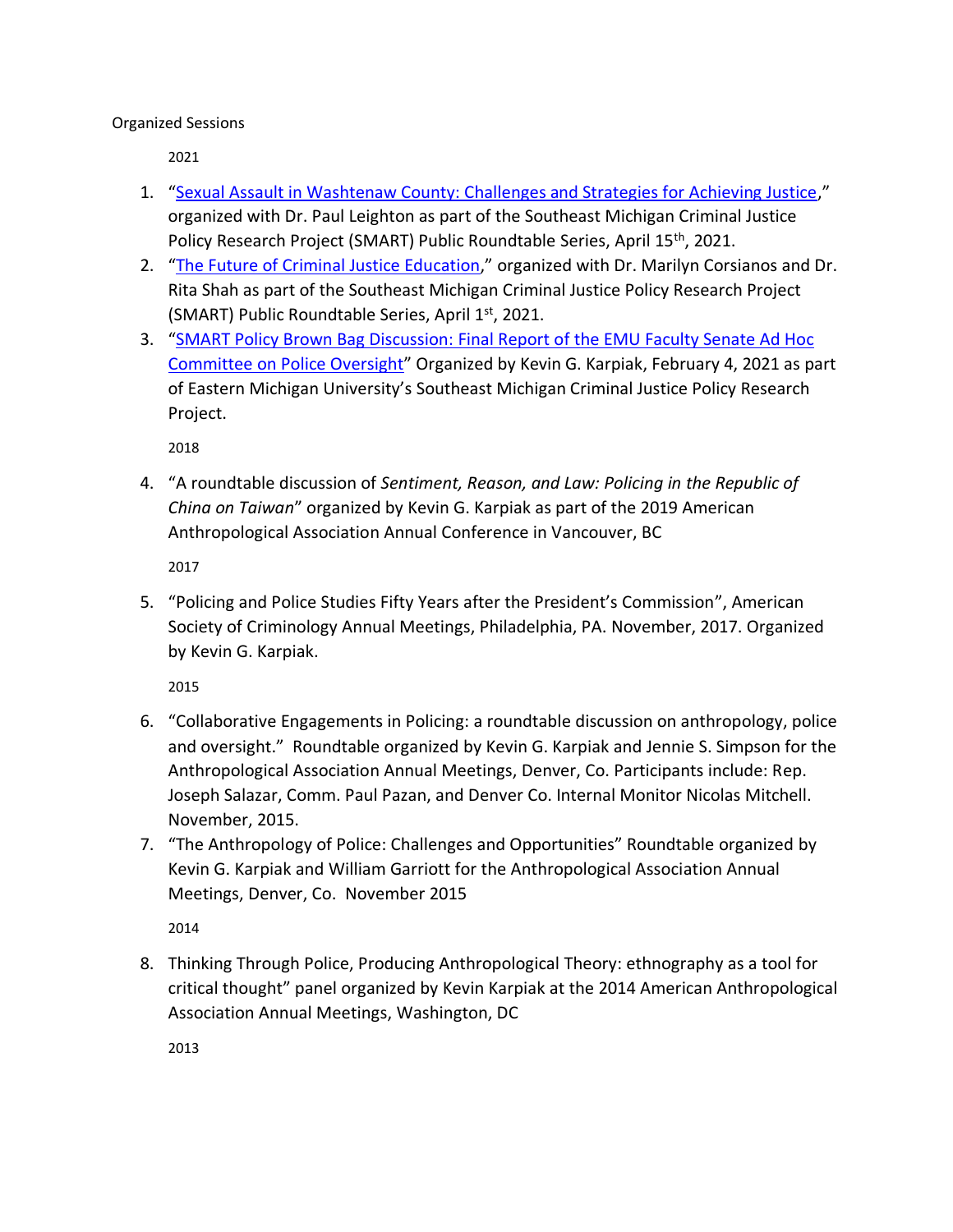- 9. "Bureaucracy as Practical Ethics: attending to moments of ethical problematization through ethnography." Panel organized for the 2013 American Ethnological Society & Association for Political and Legal Anthropology Spring Meeting Chicago, Illinois 2010
- 10. "Cops & Canons: What Is The Anthropology Of Policing And What Is It Good For?" Psel organized by Kevin G. Karpiak and William Garriot at the 2010 American Anthropological Association Annual Meetings, New Orleans, LA.

11. "How Is Anthropology Going? An Inquiry into Movement, Mode and Method in the Contemporary World," panel organized with Chris Vasantkumar & Mattias Viktori at the 2008 American Anthropological Association Annual Meetings, San Francisco, CA.

2006

12. "Field/Work: Work as an Object of Anthropological Inquiry Beyond "Ethnos" Panel organized with Zeynep Gursel & Daromir Rudnyckyj for the 2006 American Anthropological Association Annual Meetings, San Jose, CA.

2000

13. "Studying Up, Down and Sideways: U.S. Ethnography as an Anthropological Reimagining of "Insides." Panel organized with Anne Marie Buckley and Anelieise Richards at the 2000 American Anthropological Association Annual Meetings, San Francisco, CA.

### Presentations

2021

- 1. "Redistricting in Michigan, Communities of Interest, and the Impact of Criminal Justice Policy," with Natalie Holbrook (American Friends Service Committee) at the 12<sup>th</sup> District Democrats Monthly Meeting (April 8, 2021).
- 2. Convener for "State (and) Power in the Pandemic" workshop in the "Anthropologies and Securities in the Pandemic" Online Workshop Series of the Graduate Institute Geneva's Centre on Conflict, Development and Peacebuilding. 25 February 2021

- 3. Karpiak, Kevin & Marilyn Corsianos. 2020. Presentation to the Eastern Michigan University Faculty Senate on the "Final Report of the EMU Faculty Senate Ad Hoc Committee on Police Oversight."
- 4. "Ends of Policing? Anthropological Perspectives on Police Abolition," Hayal Akarsu, organizer. Roundtable held November 12, 2020 as part of the American Anthropological Association Virtual Conference "Raising Our Voices."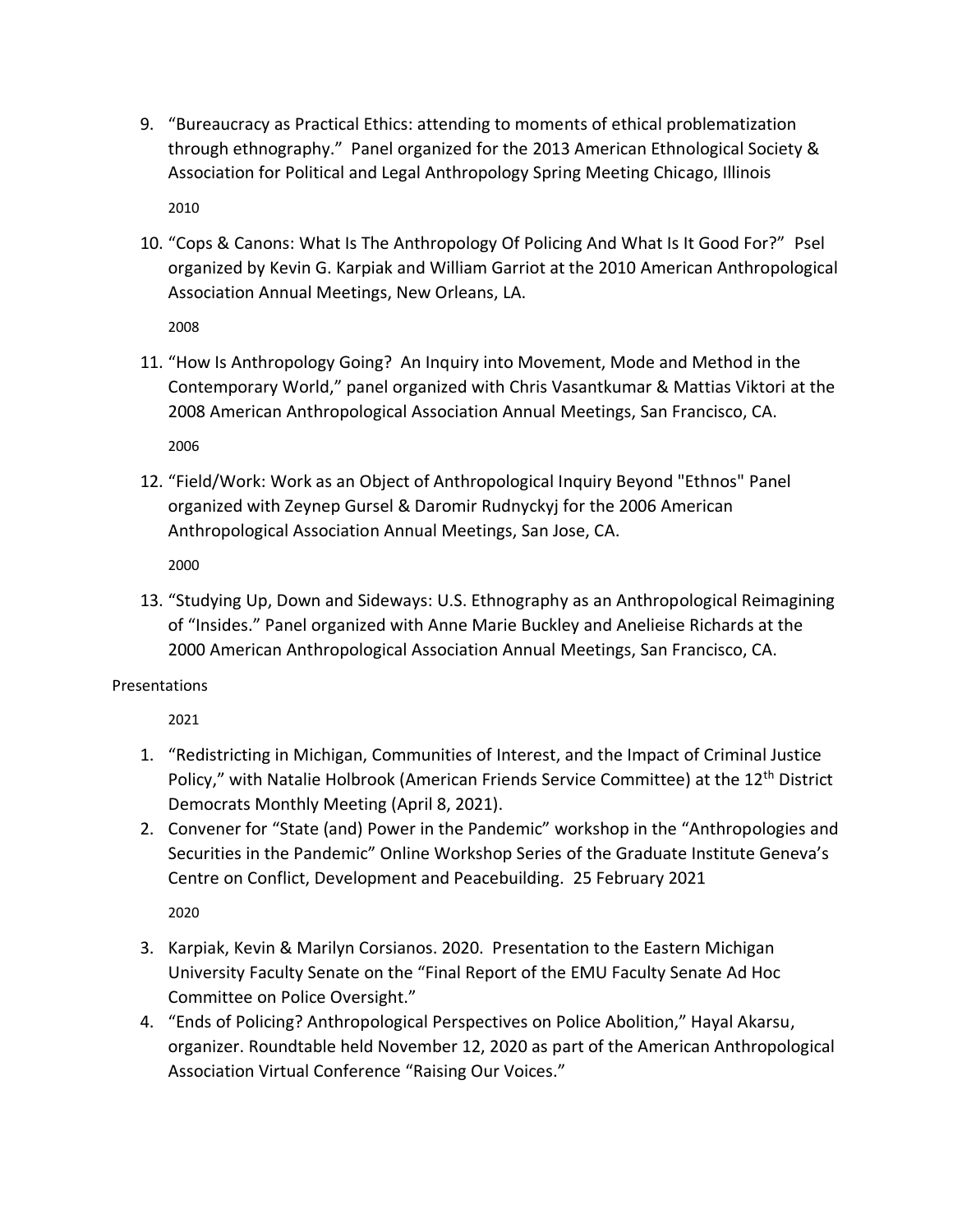- 5. "A Conversation on Race, Policing, Voting, & Social Justice: Where Do We Go from Here?" A roundtable held October 22, 2020 as part of the Eastern Michigan University lecture series "Race, Policing, and Social Justice in 2020: Looking Backward and Moving Forward." <https://youtu.be/crEL8tENBJ8>
- 6. Karpiak, Kevin. 2020. "The Police Against Itself: police refiguring police 'after the social' and the question of abolition," paper given at the Anthropology of Criminality and Criminalization Online Workshop, Università di Bologna, October 8, 2020
- 7. Karpiak, Kevin G. 2020. "What is the 'culture' in the *culture de resultats*?" paper given at the conference "Police-Translations: The Construction of Cultural Difference in European Police Work," on 13-15 February 2020 at Johannes Gutenberg University Mainz, Germany.

- 8. Karpiak, Kevin 2018. "The Police Against Itself: Police Refiguring Police "After the Social"". Paper presented as part of the panel "The Ends of Abolition: Towards a Criminological Politics of the "After"" at the conference "Centering the Margins: Addressing the Implementation Gap of Critical Criminology", April 2018 at Eastern Michigan University.
- 9. Karpiak, Kevin 2018. "On the Subject of Problems: Problematization in the work of Aihwa Ong." Paper presented as part of the panel "Global, Citizen, Human, Problem I: The Ongoing Impact of Aihwa Ong's Anthropology" at the 2018 American Anthropological Association Annual Meetings in San Jose, CA.

2017

- 10. Karpiak, Kevin. 2017. "Policy, Police, Public: using debates in academic "publicity" to sort through the tangled knot of "police" and "policy"" Paper given at the 2017 American Anthropological Association Annual Meetings, Washington, DC as part of the panel "Realizing and refusing the sovereign dream: Building and breaking regimes of security" organized by Greg Feldman and Jeffrey T. Martin
- 11. Discussant for the panel "Anthropology of Police: Techno-politics, Reform, and Questions of Violence", organized by Hayal Akarsu at the 2017 American Anthropological Association Annual Meetings, Washington, DC.
- 12. Karpiak, Kevin, 2017. "Attending the microphysics of police power". Invited lecture series, sponsored by the University of Cincinnati Anthropology Department Colloquium and Charles Phelps Taft Research Center
- 13. "The Anthropology of Police: an invitation to a cross-disciplinary conversation" (Department of Sociology, Social Policy, Criminology & Anthropology, University of Southampton)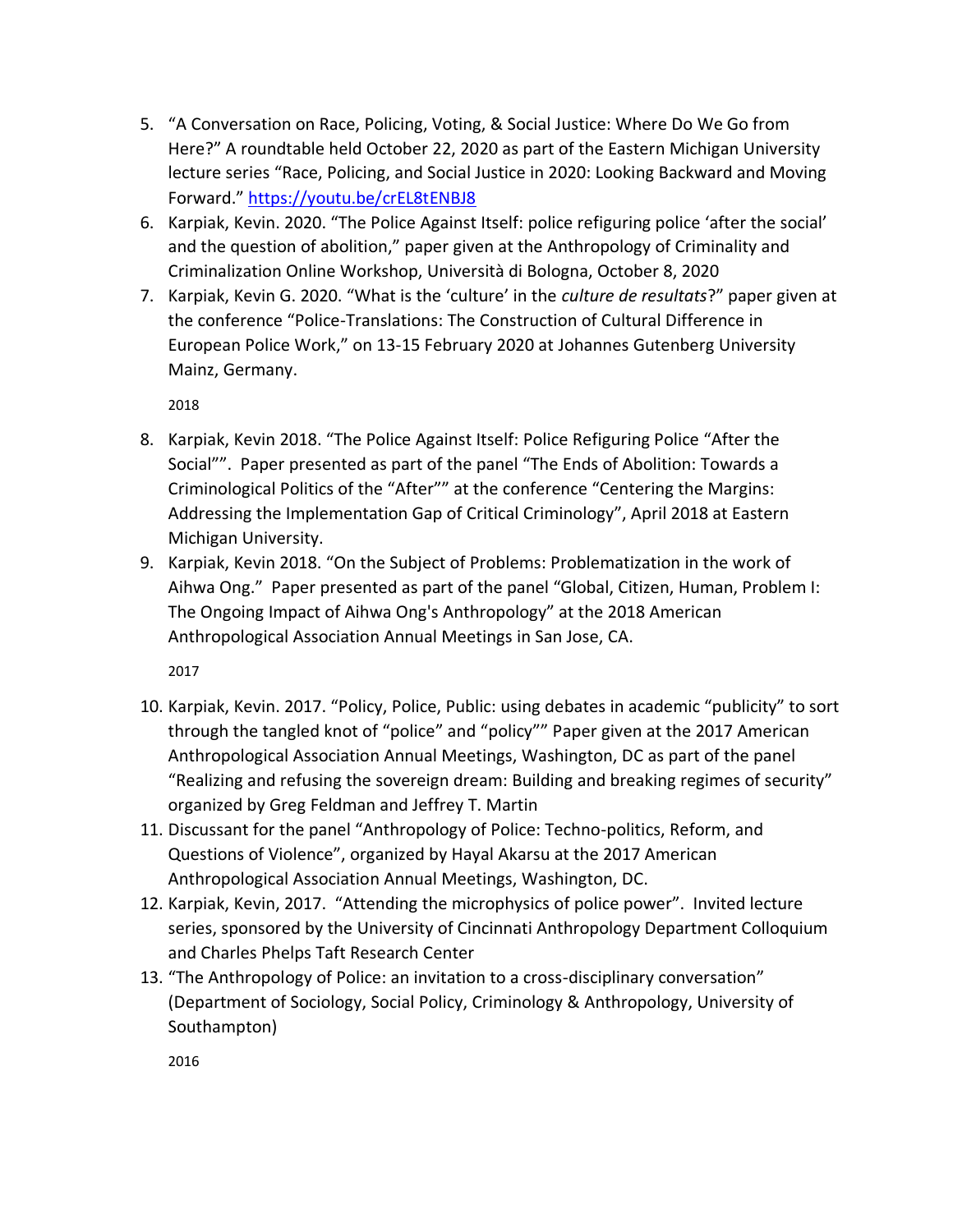- 14. Discussant for the panel "Police Un/Bound: new ethnographies of policing", Session organized by Amrita Ibrahim & Victor Kumar. American Anthropological Association Annual Meetings, Minneapolis, MN.
- 15. Participant in the roundtable "Paranoid Compassion: Affect in Police and Security Ethnography", organized by Erika Robb Larkins & Eric Haanstad. American Anthropological Association Annual Meetings, Minneapolis, MN.
- 16. "The Anthropology of Police: an invitation to a cross-disciplinary conversation" (teleconference). Department of Security Studies and Criminology, Macquarie University
- 17. "Human Rights and Policing" College of Social Sciences and Law, University College Dublin

- 18. Karpiak, Kevin. 2015. "Points of Crossing, Moments of Inspection: Assembling the Impact of Alejandro Lugo's Anthropology" Paper given as part of the invited session "Alternative Imaginings of Class, Gender and Capitalism: Works and Careers Inspired by Alejandro Lugo" sponsored by the Association of Latina and Latino Anthropologists and the Society for Latin American and Caribbean Anthropology at the American Anthropological Association Annual Meetings, Denver Co.
- 19. Respondent to Sinan Cancaya's presentation on diversity and exclusion among Amsterdam police, Department of Cultural Studies, University of Tilburg. <https://youtu.be/3L-xp1SLfzY>
- 20. Karpiak, Kevin. 2015. "The Anthropology of Police" presented at the conference "Global Policing" held at St. Anthony's College, Oxford University. Organized by Ian Loader, Ben Bradford, Beatrice Jauregui, and Jonny Steinberg
- 21. Karpiak, Kevin. 2015. "Anthropology, Field, Police" paper presented to the "Space & Sovereignty" workshop at The Ohio State Humanities Institute, Columbus OH

- 22. Discussant for the panel ""The Politics of Stand Your Ground: Origins and Implications"" organized by Jennifer Carlson for the ASC Meetings, San Francisco, CA.
- 23. "George Zimmerman and the paradox of 'community policing'' at the 2014 American Society of Criminology Annual Meetings, San Francisco, CA as part of the panel "Transforming Law and Order: The Impact of Justifiable Homicide on American Penality" organized by Jennifer Carlson (U Toronto)
- 24. "Introduction: Beyond 'police are good to think.'" Paper given at the American Anthropological Association Annual Meetings, Washington, DC as part of the panel "Thinking Through Police, Producing Anthropological Theory: ethnography as a tool for critical thought" organized by Kevin Karpiak.
- 25. "Electric Burns: attending to the microphysics of police practice" University of Michigan at Ann Arbor SocioCultural Workshop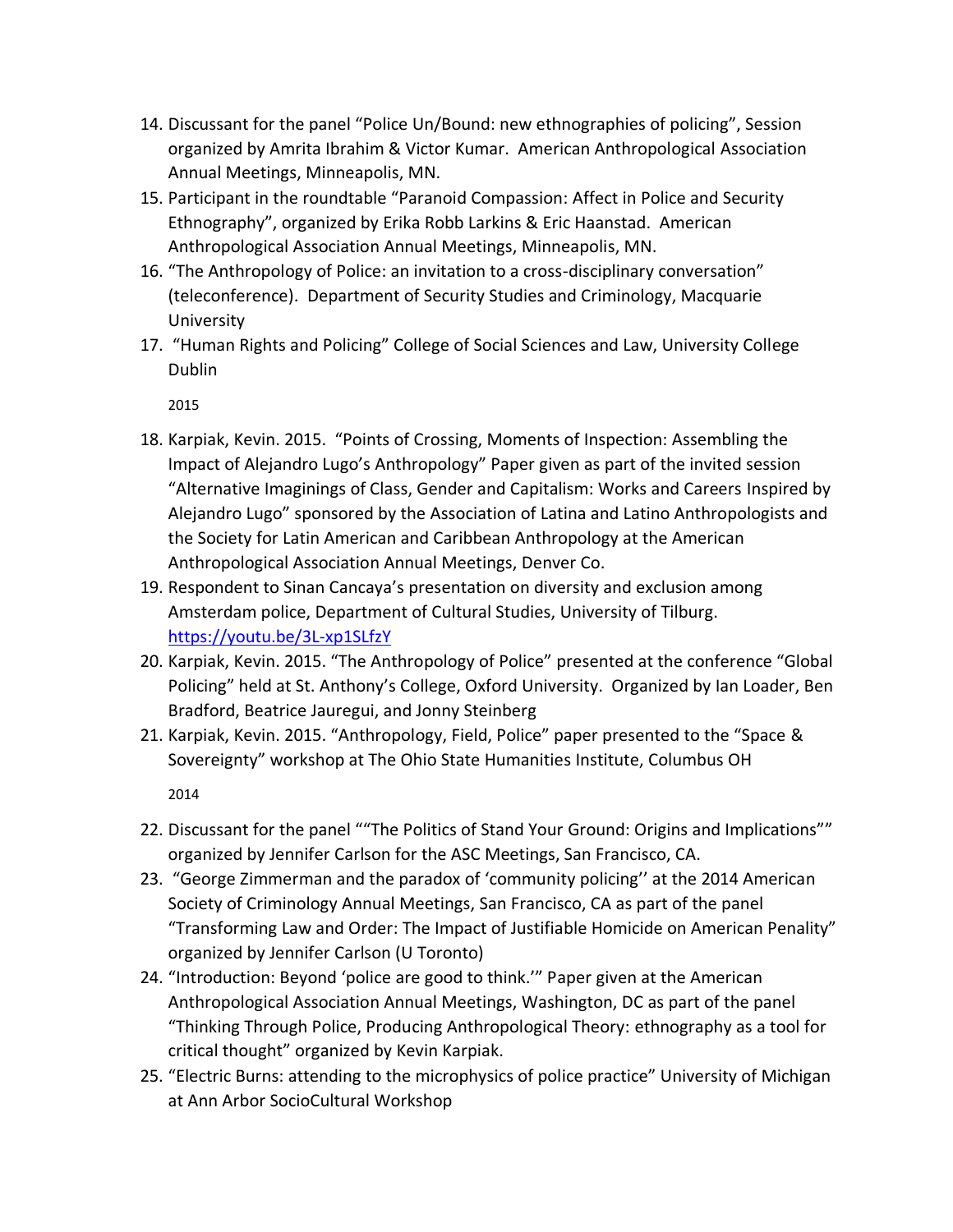26. "The imminence of police: rethinking the boundaries of "police" and "work" after the social moment". Paper given at the Society for Cultural Anthropology Biennial Meetings, Detroit, MI as part of the panel "Labor in Specie? Realizing Multiple Lives of Work." Organizers: Casey Golomski (University of Massachusetts Boston) and Mrinalini Tankha (Brandeis University)

2013

- 27. "Ad-justing the police: police work as practical moral philosophy". Paper given at the American Anthropological Association Annual Meetings, Chicago, IL as part of the panel "Doing Justice?" organized by Sarah Besky (Michigan).
- 28. "Sense in Work: police administrative reform as ethical thought." Paper given at the 2013 American Ethnological Society & Association for Political and Legal Anthropology Spring Meeting Chicago, Illinois
- 29. Chair of the panel "Bodying Forth in Law" organized by Sameena Mulla and Sidharthan Maunaguru Discussant: Veena Das (Johns Hopkins). Panel organized for the American Ethnological Society & Association for Political and Legal Anthropology Spring Meeting Chicago, Illinois
- 30. *The Police Against Itself,* "Suite I," presented to the Faculty Research Proseminar of the Department of Sociology. Anthropology & Criminology at Eastern Michigan University.
- 31. "Community Policing," presented to the Faculty Research Proseminar of the Department of Sociology. Anthropology & Criminology at Eastern Michigan University. 2012
- 32. "Sense in Work: making moral direction in police work," presented to the Faculty Research Proseminar of the Department of Sociology. Anthropology & Criminology at Eastern Michigan University.

2011

- 33. "'The Social,' This Time: Traces, Tidemarks & Legacies of Social Analysis." American Anthropological Association Annual Meetings, Montreal, Quebec. Session Co-Organizer (with Stephanie Lloyd).
- 34. Discussant for the panel "'The Social,' This Time: Traces, Tidemarks & Legacies of Social Analysis." American Anthropological Association Annual Meetings, Montreal, Quebec.
- 35. "Television coverage of the 2011 British 'Riots', Foucault's genealogy of neoliberalism and 'police as a public service'." Paper given at the International Crime, Media and Popular Culture Conference (Indiana State University, Terre Haute)

2010

36. "The Use and Abuse of La Police: Or, Uncanny Encounters with "French Theory" among the Police Nationale" in the session "Foucault et al. from Paris to California and Back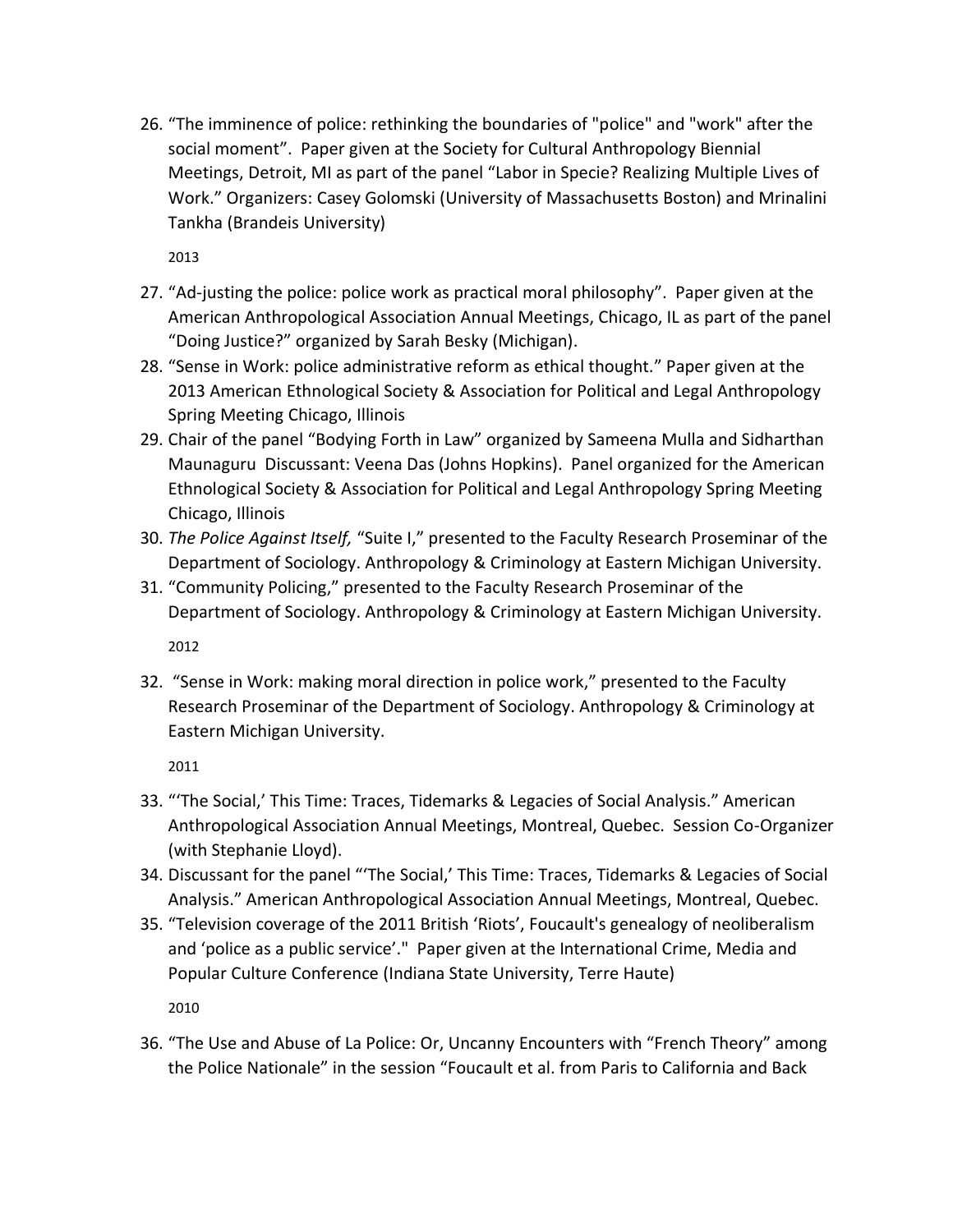Again: The Creolisation of "French Theory"" organized by Stephanie Lloyd and Baptiste Moutaud.

- 37. "Taking the Field": thinking "police" through the social sciences, thinking "society" through policing. Co-authored presentation with Brian Lande as part of the invited session of the National Association for the Practice of Anthropology "Business Encounters – Fieldwork Conversations" organized by Brian Moeran (Copenhagen Business School) and Timothy de Waal Malefyt (BBDO, New York).
- 38. "Figures of Urban Anomie." Paper given at the International Crime, Media and Popular Culture Conference (Indiana State University, Terre Haute)
- 39. "Police/State: what French police reform can tell us about contemporary state refigurations" as part of the XXI<sup>st</sup> Colloquium for Police History: 'Phenomena of Erosion of the states' monopoly on the legitimate use of physical force and of the privatization of police competences', University of Cologne, Germany.
- 40. "Electric Burns: the French Banlieue Riots and the Problem of a 'Post-Social' Police." Department of Sociology & Anthropology, Swarthmore College.
- 41. "Electric Burns: the French Banlieue Riots and the Problem of a 'Post-Social' Police." Hurford Humanities Center, Haverford College

2009

- 42. "Police/State" Paper given at the American Anthropological Association Annual Meetings, Philadelphia, PA as part of the panel "Police Power: Ethnographic Perspectives" organized by William Garriott (James Madison). Discussant: Mindie Lazarus Black (Temple).
- 43. "The problem of a "post-social" police in France." Paper presented at the conference "Transatlantic Perspectives on the Local Pursuit of Intelligence", held at the University of Illinois College of Law in Urbana-Champaign
- 44. "Electric Burns: the banlieue riots and the problem of a post-social police in France." Paper presented to the University of Chicago Anthropology of Europe Workshop.
- 45. "Electric Burns: governmentality and its discontents in the French banlieue riots." Paper given at workshop "Violence and Creativity" with Dr. Ashis Nandy. Sponsored by the Center for South Asian Studies, UC Berkeley.

- 46. "Introduction" Paper given at American Anthropological Association Annual Meetings, San Francisco, CA as part of the panel "How Is Anthropology Going? An Inquiry into Movement, Mode and Method in the Contemporary World".
- 47. "Putting the Police into Motion: Rhetoric and Political Form in France" Paper given at American Anthropological Association Annual Meetings, San Francisco, CA as part of the panel "How Is Anthropology Going? An Inquiry into Movement, Mode and Method in the Contemporary World"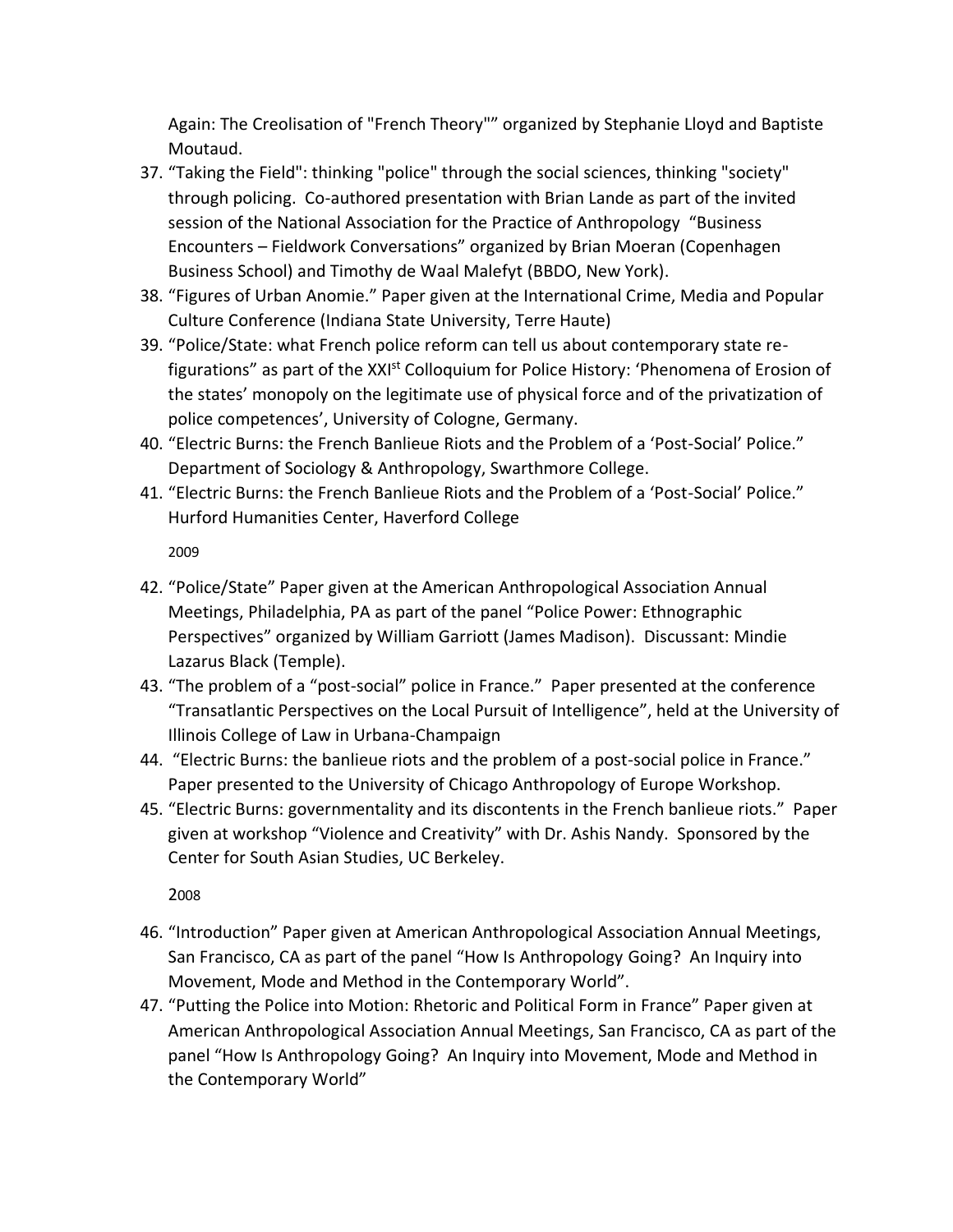- 48. "Moral Divides: The Problem of Policing 'After the Social'" Paper given at the Soyuz Postsocialist Cultural Studies conference "Contemporary Critical Inquiry Through the Lens of Postsocialism," Berkeley, CA.
- 49. "Right Is as Right Does: What's So "Right" about Nicolas Sarkozy's Reform of the French Police Nationale?." Paper given at the conference "Toward a Comparative Discussion on "Rightist" Movements," CUNY Graduate Center.

50. "Electric Burns." Paper given at the Institute of European Studies, University of California at Berkeley.

2006

- 51. "Introduction: Field and Work in Anthropology." Paper given at American Anthropological Association Annual Meetings, San Jose, CA as part of the panel "Field/Work: Work as an Object of Anthropological Inquiry Beyond 'Ethnos'".
- 52. "Neo-liberal Policing and Its Malcontents: the reform of the French Police Nationale and the banlieue riots of 2005." Paper given at American Anthropological Association Annual Meetings, San Jose, CA as part of the panel "The Force of Standards: rules and regulations as imagined and inscribed commodity".
- 53. "'Law': a faculty/graduate student workshop" American Anthropological Association Annual Meetings, San Jose, CA. Co-Organizer. Sponsored by the Association for Legal and Political Anthropology.
- 54. "Reforming the *police de proximité* in France." Paper given at the conference: "The Penal State" held at University of California Berkeley, Sociology Department and Jurisprudence and Social Policy Program, Boalt Law School, UC-Berkeley; Princeton University; and the Russell Sage Foundation.
- 55. "Tasers, Tantrums and the Tools of Liberty." Paper given at the conference "Alles in Ordnung?: Civil Order and its Breakdowns", Department of Germanic Languages & Literatures, Columbia University in the City of New York.

2003

56. Forming a friendlier '*flic*': the emergence of community policing in France." Paper Given, "Democracy, Community, Citizenship" dissertation workshop. University of California Berkeley, Institute of International Studies.

2000

57. "Chicago & Paris." Paper Given at the American Anthropological Association Annual Meetings, San Francisco, CA.

### **Grants & Awards**

*Total Awards: \$172,836.22 (equivalent)*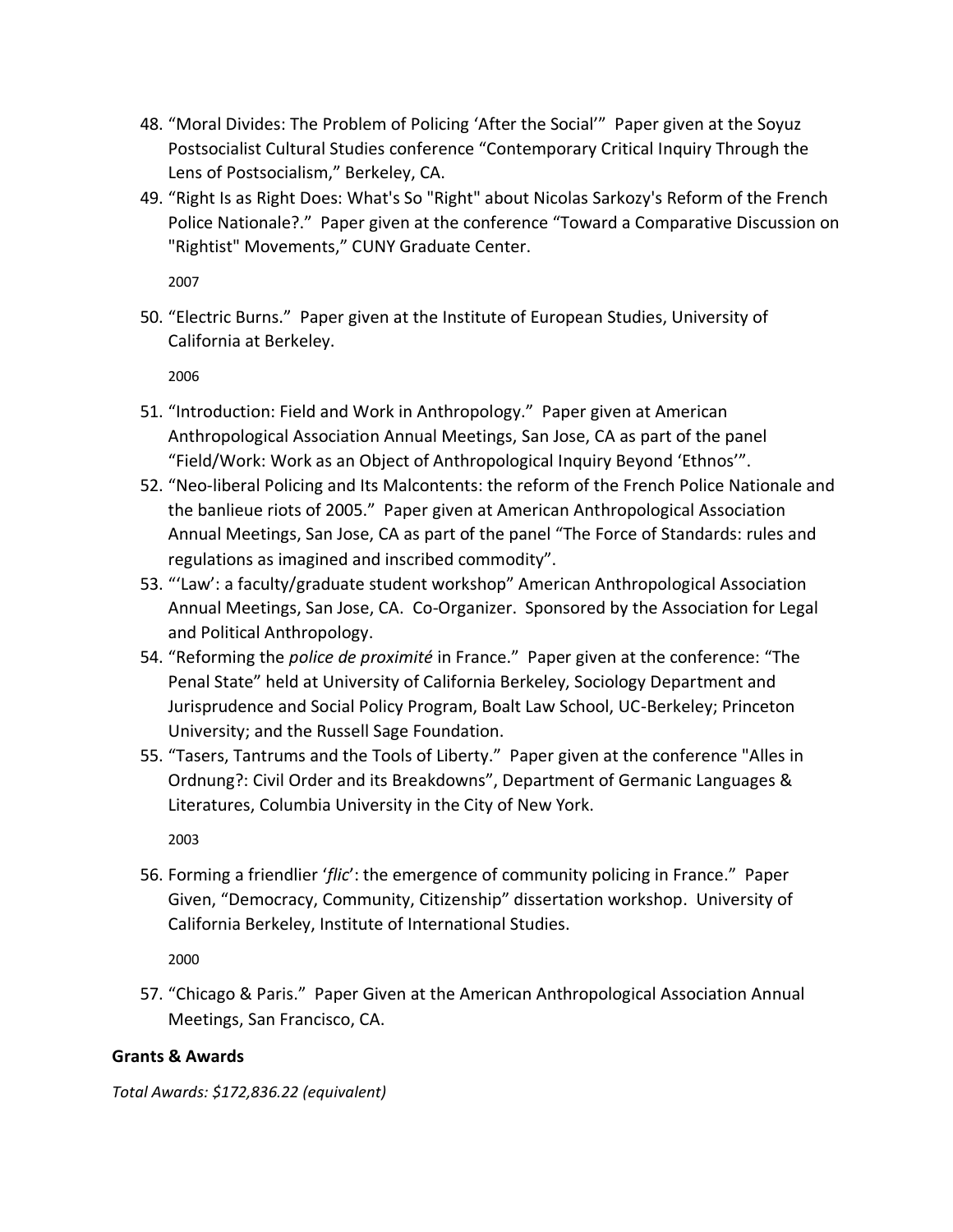- 1. Eastern Michigan University Faculty Research Fellowship for "Connecting Civilian Oversight to the Everyday Practices of Policing in Ypsilanti, MI" (\$15,600, equivalent)
- 2. Community Policing Innovations Fund of the Community Foundation for Southeast Michigan, "Training and Technical Assistance Provider Application for Eastern Michigan University's Southeast Michigan Criminal Justice Policy Research Project (SMART)", March 1st, 2021 (pending)
- 3. National Science Foundation Cultural Anthropology Program/Law & Science Program, Senior Researcher Award, "The Plurality of Police Oversight: A Multi-Sited Ethnography of Democracy, Race, and Power" (Co-PI: Sameena Mulla & Ramona Perez), pending

- 1. James H. Brickley Endowment for Faculty Professional Development and Innovation Award for "Southeast Michigan Criminal Justice Policy Research Project (SMART)" (with Dr. Barbara Patrick) (\$9,850)
- 2. Culture of Research Excellence Grant Writing Program Fellowship for "The Multiplicity of Police Oversight" (\$3,900, equivalent)
- 3. Eastern Michigan University College of Arts & Sciences Dean's Faculty Professional Development Award, sponsored by the GameAbove Foundation, for "Funding for National Association for Civilian Oversight of Law Enforcement Annual Conference & Certification" (\$4,366.22)

## 2019

4. Eastern Michigan University two-semester Sabbatical Award for "Police Perceptions of Police/Citizen Interaction in France After 'Charlie Hebdo.' 'La Bataclan,' and 'Nice' and their Correlates: a proposal for two-semester Faculty Sabbatical Award" (\$47,320)

## 2017

5. Eastern Michigan University Faculty Research Fellowship for "The Anthropoliteia #BlackLivesMatter Project" (\$15,600, equivalent)

## 2015

6. Eastern Michigan University Faculty Research Fellowship for "The Anthropology of Police" (\$15,600, equivalent)

## 2013

7. Eastern Michigan University Faculty Research Fellowship for "*The Police Against Itself: refiguring political violence after the social*" (\$15,600, equivalent)

2012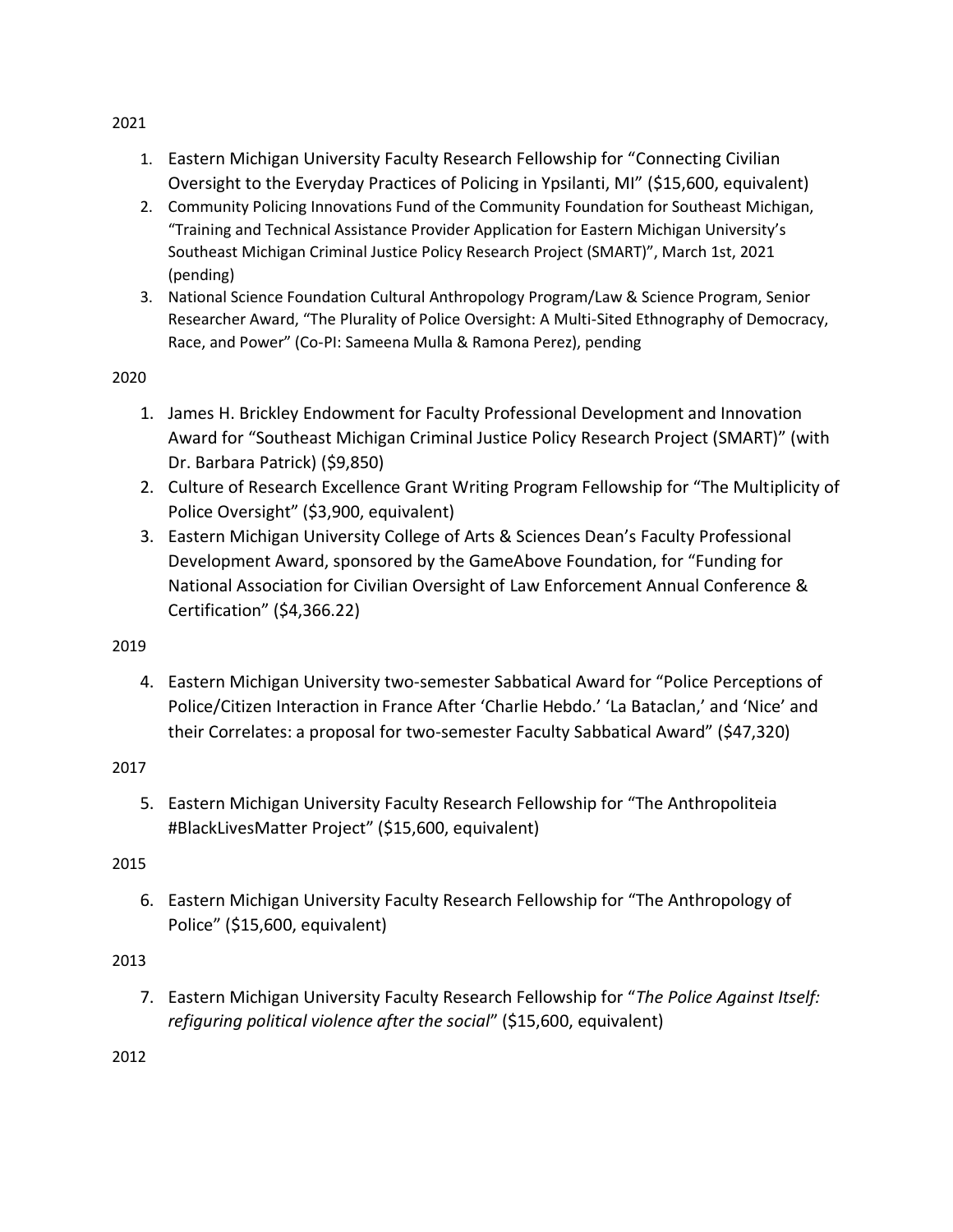8. Eastern Michigan University Department of Sociology, Anthropology, and Criminology Faculty Research Award (\$5,000)

2007

9. Dissertation Writing Grant, Institute for European Studies, University of California at Berkeley (\$10,000)

2004

10. University of California at Berkeley Normative Time Fellowship (\$15,000)

2003

11. Georges Lurcy Fellowship for dissertation research in France (\$15,000)

## **EDITORIAL & ADMINSITRATIVE POSITIONS**

- Co-Founder & Director, Eastern Michigan University Southeast Michigan Criminal Justice Policy Research Project (SMART). 2020-present.
- Series Co-Editor, *Police/Worlds: studies in security, crime and governance*, Cornell University Press (w/ Ilana Feldman, William Garriott & Sameena Mulla). 2017-present
- General Blog Editor, *Anthropoliteia: critical perspectives on police, security, crime, law and punishment around the world*. 2009-present
- Editorial Team, Journal of the Kroeber Anthropological Society (UC Berkeley), 1999-2001
- Editorial Team, Steward Journal of Anthropology (U Illinois), 1996-1998

### **COMMUNITY ENGAGMENT & PROFESSIONAL SERVICE**

Consultant

- 12<sup>th</sup> District (Michigan) Democrats (April 2021)
- Independent Community Police Oversight Commission of Ann Arbor (2020-2021)
- Muskegon County Criminal Justice Task Force (March 2021)
- Washtenaw County Democratic Party (April 2021)
- Ypsilanti Police Advisory Committee (2020-present)

### Media

- *Great Lakes Beacon* (April 2021), prison gerrymandering
- *Minnesota Register* (April 12, 2021), "[Enbridge has paid law enforcement more than](https://minnesotareformer.com/2021/04/12/enbridge-has-paid-law-enforcement-more-than-500000-for-work-related-to-line-3/)  [\\$500,000 for work related to Line 3](https://minnesotareformer.com/2021/04/12/enbridge-has-paid-law-enforcement-more-than-500000-for-work-related-to-line-3/)"
- *EMU Today* (March 24, 2021), "[Eastern Michigan University launches SMART community](https://today.emich.edu/story/news/11722)  [project focused on matters pertaining to criminal justice policy in Southeast Michigan](https://today.emich.edu/story/news/11722)"
- *Time*.*com* (2011), regarding Oakland, CA protests and riots
- 91.3 WCUW (2010), news segment on the cultural significance of Hip-Hop in France
- *Frontline* (2006) documentary "France: The Precarious Generation"